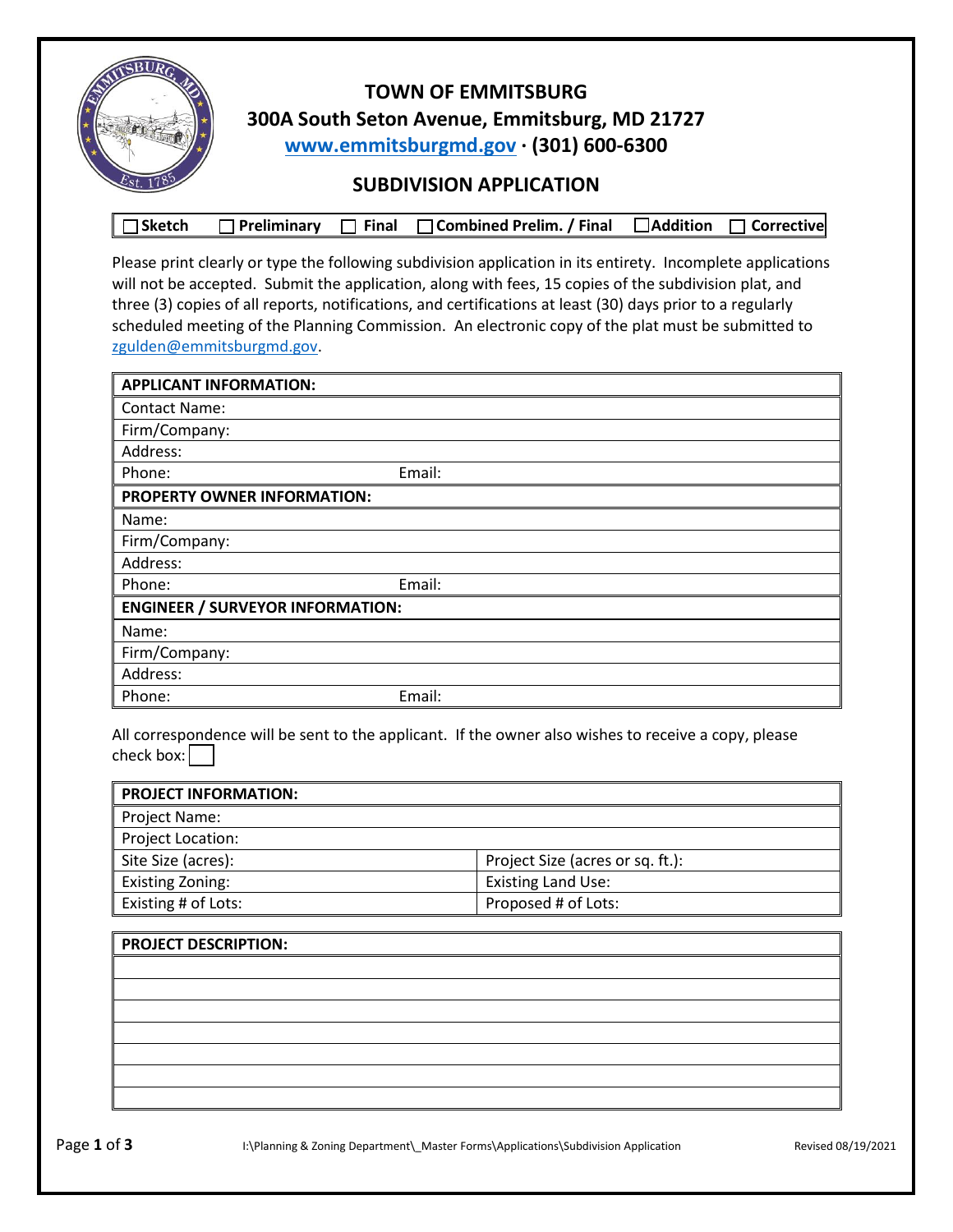|    | <b>FOREST CONSERVATION INFORMATION:</b>                                                                                                                                                                                                                                                                                                                                                                              |
|----|----------------------------------------------------------------------------------------------------------------------------------------------------------------------------------------------------------------------------------------------------------------------------------------------------------------------------------------------------------------------------------------------------------------------|
|    | Please answer the following questions, and provide additional information where requested.                                                                                                                                                                                                                                                                                                                           |
|    | This project is exempt from Forest Conservation requirements per Town Code §16.48.030.B. Indicate if an<br>exemption request has been submitted and approval date if applicable.<br>Yes<br>No Notes:                                                                                                                                                                                                                 |
| 2. | This project is not exempt from Forest Conservation requirements, and the appropriate Forest Conservation Plan<br>has been submitted. Indicate approval date if applicable.<br>No Notes: No Notes: No Notes: No Notes: No Notes: No Notes: No Notes: No Notes: No Notes: No Notes: No Notes: No Notes: No Notes: No Notes: No Notes: No Notes: No Notes: No Notes: No Notes: No Notes: No Notes: No Notes: No<br>Yes |
|    | <b>FLOODPLAIN &amp; WETLANDS INFORMATION:</b>                                                                                                                                                                                                                                                                                                                                                                        |
|    | Please answer the following questions, and provide additional information where requested.                                                                                                                                                                                                                                                                                                                           |
|    | 1. Does the lot(s) contain any non-tidal wetlands?<br>Yes<br>No Notes: No Notes:                                                                                                                                                                                                                                                                                                                                     |
|    | 2. If yes, will there be any wetland disturbance?<br>Yes<br>No Notes: No Notes:                                                                                                                                                                                                                                                                                                                                      |
|    | 3. Does the lot contain any 100-year floodplain areas?<br>Yes                                                                                                                                                                                                                                                                                                                                                        |
|    | 4. If yes, will there be any floodplain disturbance?<br>Yes                                                                                                                                                                                                                                                                                                                                                          |
|    | 5. Has a floodplain permit application been submitted to MDE? Note application # if applicable.<br>Yes                                                                                                                                                                                                                                                                                                               |
|    | LEGAL AGREEMENTS, CONDITIONS OF APPROVAL & IMPROVEMENT PLANS:                                                                                                                                                                                                                                                                                                                                                        |
|    | Please answer the following questions, and provide additional information where requested.                                                                                                                                                                                                                                                                                                                           |
|    | 1. Will any legal agreements be required for easements, forest conservation, etc.?<br>Yes<br>No Notes: No Notes:                                                                                                                                                                                                                                                                                                     |
|    | 2. If yes, are the agreements being submitted with this application?<br>Yes                                                                                                                                                                                                                                                                                                                                          |
|    | 3. Have the improvement plats been approved? If yes, indicate approval date.<br>Yes<br>No Notes:                                                                                                                                                                                                                                                                                                                     |
|    | 4. Have all conditions of preliminary and site plan approval been met? Indicate approval date.<br>Yes<br>No Notes:                                                                                                                                                                                                                                                                                                   |
|    | <b>ENGINEERING INFORMATION (for final subdivision use only):</b>                                                                                                                                                                                                                                                                                                                                                     |
| 1. | Improvement Plat Information:                                                                                                                                                                                                                                                                                                                                                                                        |
|    | Title:<br>a.                                                                                                                                                                                                                                                                                                                                                                                                         |
|    | Section:<br>Phase:<br>b.                                                                                                                                                                                                                                                                                                                                                                                             |
|    | # of Sheets:<br>Date:<br>c.                                                                                                                                                                                                                                                                                                                                                                                          |
| 2. | Name of Engineering Firm:<br>d.<br>Date of Public Works Agreement:                                                                                                                                                                                                                                                                                                                                                   |
|    | I hereby attest that the information provided on and attached to this application is complete and correct.                                                                                                                                                                                                                                                                                                           |
|    | Signature of Applicant/Agent<br>Date                                                                                                                                                                                                                                                                                                                                                                                 |